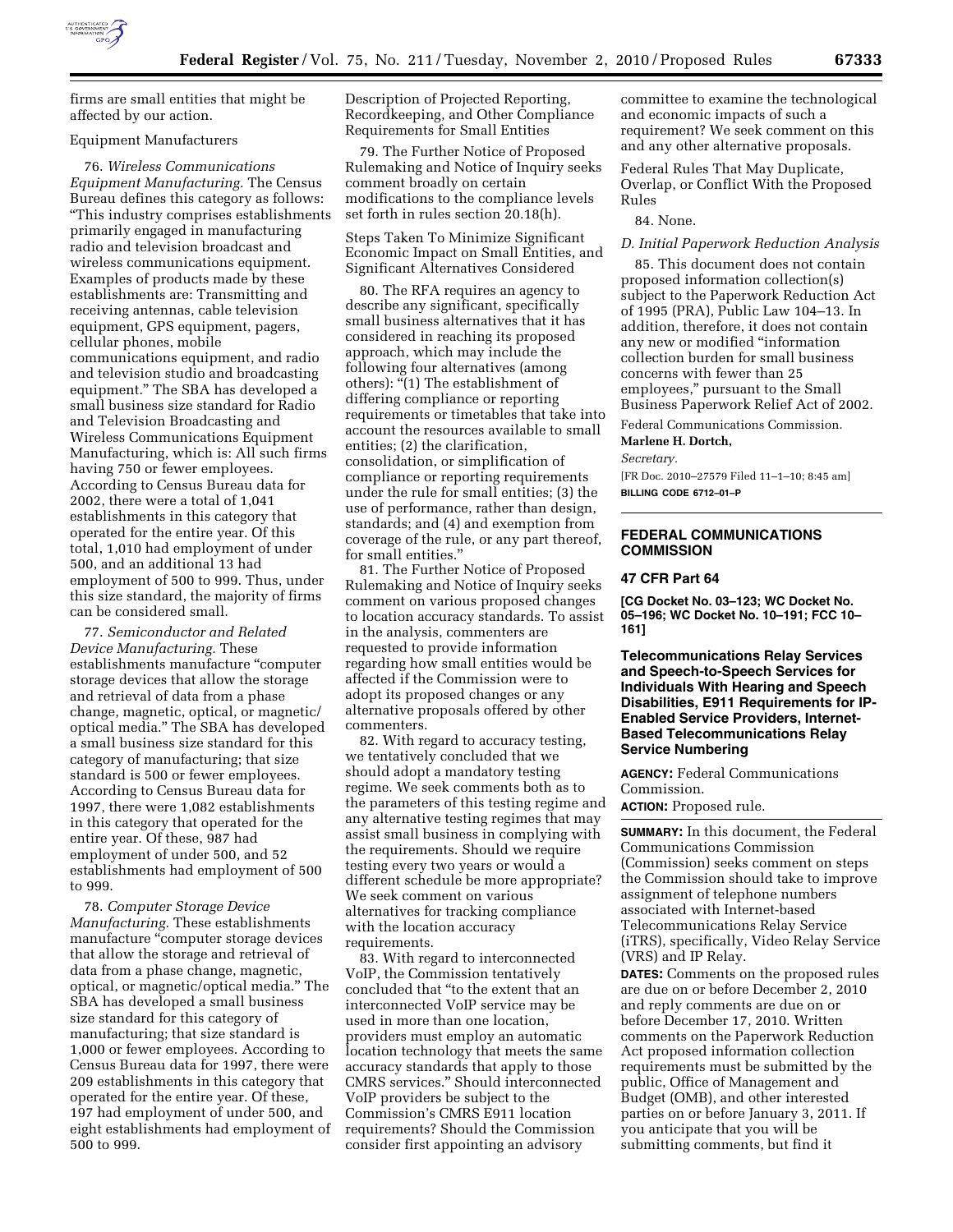difficult to do so within the period of time allowed by this summary, you should advise the contact listed below as soon as possible.

**ADDRESSES:** You may submit comments, identified by WC Docket No.10–191, by any of the following methods:

• *Federal eRulemaking Portal*: *http:// www.regulations.gov*. Follow the instructions for submitting comments.

• *Federal Communications Commission's Web site: http:// fjallfoss.fcc.gov/ecfs2/*. Follow the instructions for submitting comments.

• *People with Disabilities*: Contact the FCC to request reasonable accommodations (accessible format documents, sign language interpreters, CART, etc.) by *e-mail*: *FCC504@fcc.gov*  or *phone*: (202) 418–0530 or *TTY*: (202) 418–0432.

• In addition to filing comments with the Secretary, a copy of any comments on the Paperwork Reduction Act information collection requirements contained herein should be submitted to the Federal Communications Commission via e-mail to *PRA@fcc.gov*  and to Nicholas A. Fraser, Office of Management and Budget, via e-mail to *Nicholas*\_*A.*\_*Fraser@omb.eop.gov* or via fax at 202–395–5167.

For detailed instructions for submitting comments and additional information on the rulemaking process, *see* the **SUPPLEMENTARY INFORMATION** section of this document.

#### **FOR FURTHER INFORMATION CONTACT:**

Heather Hendrickson at (202) 418–7295, Wireline Competition Bureau, Competition Policy Division. For additional information concerning the Paperwork Reduction Act information collection requirements contained in this document, send an e-mail to *PRA@fcc.gov* or contact Cathy Williams at 202–418–2918.

**SUPPLEMENTARY INFORMATION:** This is a synopsis of the Commission's Notice of Proposed Rulemaking in CG Docket No. 03–123; WC Docket No. 05–196; WC Docket No. 10–191; FCC 10–161, adopted September 16, 2010, and released September 17, 2010. The complete text of this document is available for inspection and copying during normal business hours in the FCC Reference Information Center, Portals II, 445 12th Street, SW., Room CY–A257, Washington, DC 20554. The document may also be purchased from the Commission's duplicating contractor, Best Copy and Printing, Inc., 445 12th Street, SW., Room CY–B402, Washington, DC 20554, telephone (800) 378–3160 or (202) 863- 2893, facsimile (202) 863–2898, or via the Internet at *http://www.bcpiweb.com.* It is also

available on the Commission's Web site at *http://www.fcc.gov.* 

Pursuant to §§ 1.415 and 1.419 of the Commission's rules, 47 CFR 1.415, 1.419, interested parties may file comments and reply comments on or before the dates indicated on the first page of this document. Comments may be filed using: (1) The Commission's Electronic Comment Filing System (ECFS), (2) the Federal Government's eRulemaking Portal, or (3) by filing paper copies. *See* Electronic Filing of Documents in Rulemaking Proceedings, 63 FR 24121, May 1, 1998.

• *Electronic Filers:* Comments may be filed electronically using the Internet by accessing the ECFS: *http://www.fcc.gov/ cgb/ecfs/* or the Federal eRulemaking Portal: *http://www.regulations.gov.*  Filers should follow the instructions provided on the Web site for submitting comments.

Æ For ECFS filers, if multiple docket or rulemaking numbers appear in the caption of this proceeding, filers must transmit one electronic copy of the comments for each docket or rulemaking number referenced in the caption. In completing the transmittal screen, filers should include their full name, U.S. Postal Service mailing address, and the applicable docket or rulemaking number. Parties may also submit an electronic comment by Internet e-mail. To get filing instructions, filers should send an email to *ecfs@fcc.gov*, and include the following words in the body of the message, "get form." A sample form and directions will be sent in response.

Æ *Paper Filers:* Parties who choose to file by paper must file an original and four copies of each filing. If more than one docket or rulemaking number appears in the caption of this proceeding, filers must submit two additional copies for each additional docket or rulemaking number.

Filings can be sent by hand or messenger delivery, by commercial overnight courier, or by first-class or overnight U.S. Postal Service mail (although we continue to experience delays in receiving U.S. Postal Service mail). All filings must be addressed to the Commission's Secretary, Office of the Secretary, Federal Communications Commission.

 $\circ$  The Commission's contractor will receive hand-delivered or messengerdelivered paper filings for the Commission's Secretary at 236 Massachusetts Avenue, NE., Suite 110, Washington, DC 20002. The filing hours at this location are 8 a.m. to 7 p.m. All hand deliveries must be held together with rubber bands or fasteners. Any

envelopes must be disposed of *before*  entering the building.

 $\circ$  Commercial overnight mail (other than U.S. Postal Service Express Mail and Priority Mail) must be sent to 9300 East Hampton Drive, Capitol Heights, MD 20743.

O U.S. Postal Service first-class, Express, and Priority mail should be addressed to 445 12th Street, SW., Washington, DC 20554.

*People with Disabilities:* To request materials in accessible formats for people with disabilities (Braille, large print, electronic files, audio format), send an e-mail to *fcc504@fcc.gov* or call the Consumer & Governmental Affairs Bureau at (202) 418–0530 (voice) or (202) 418–0432 (TTY). Contact the FCC to request reasonable accommodations for filing comments (accessible format documents, sign language interpreters, CART, etc.) by *e-mail: fcc504@fcc.gov; phone:* (202) 418–0530 or (202) 418– 0432 (TTY).

*In addition, one copy of each pleading must be sent to each of the following*:

 $\circ$  The Commission's duplicating contractor, Best Copy and Printing, Inc, 445 12th Street, SW., Room CY–B402, Washington, DC 20554; Web site: *http://www.bcpiweb.com*; phone:1–800– 378–3160; and

G Heather Hendrickson, Competition Policy Division, Wireline Competition Bureau, 445 12th Street, SW., Room 5– C225, Washington, DC 20554; *e-mail: Heather.Hendrickson@fcc.gov* or telephone number (202) 418–7295.

Filings and comments are also available for public inspection and copying during regular business hours at the FCC Reference Information Center, Portals II, 445 12th Street, SW., Room CY–A257, Washington, DC 20554. Copies may also be purchased from the Commission's duplicating contractor, BCPI, 445 12th Street, SW., Room CY– B402, Washington, DC 20554. Customers may contact BCPI through its Web site: *www.bcpiweb.com*, by e-mail at *fcc@bcpiweb.com,* by telephone at (202) 488–5300 or (800) 378–3160 (voice), (202) 488–5562 (TTY), or by facsimile at (202) 488–5563.

Comments and reply comments must include a short and concise summary of the substantive arguments raised in the pleading. Comments and reply comments must also comply with § 1.49 and all other applicable sections of the Commission's rules. We direct all interested parties to include the name of the filing party and the date of the filing on each page of their comments and reply comments. All parties are encouraged to utilize a table of contents, regardless of the length of their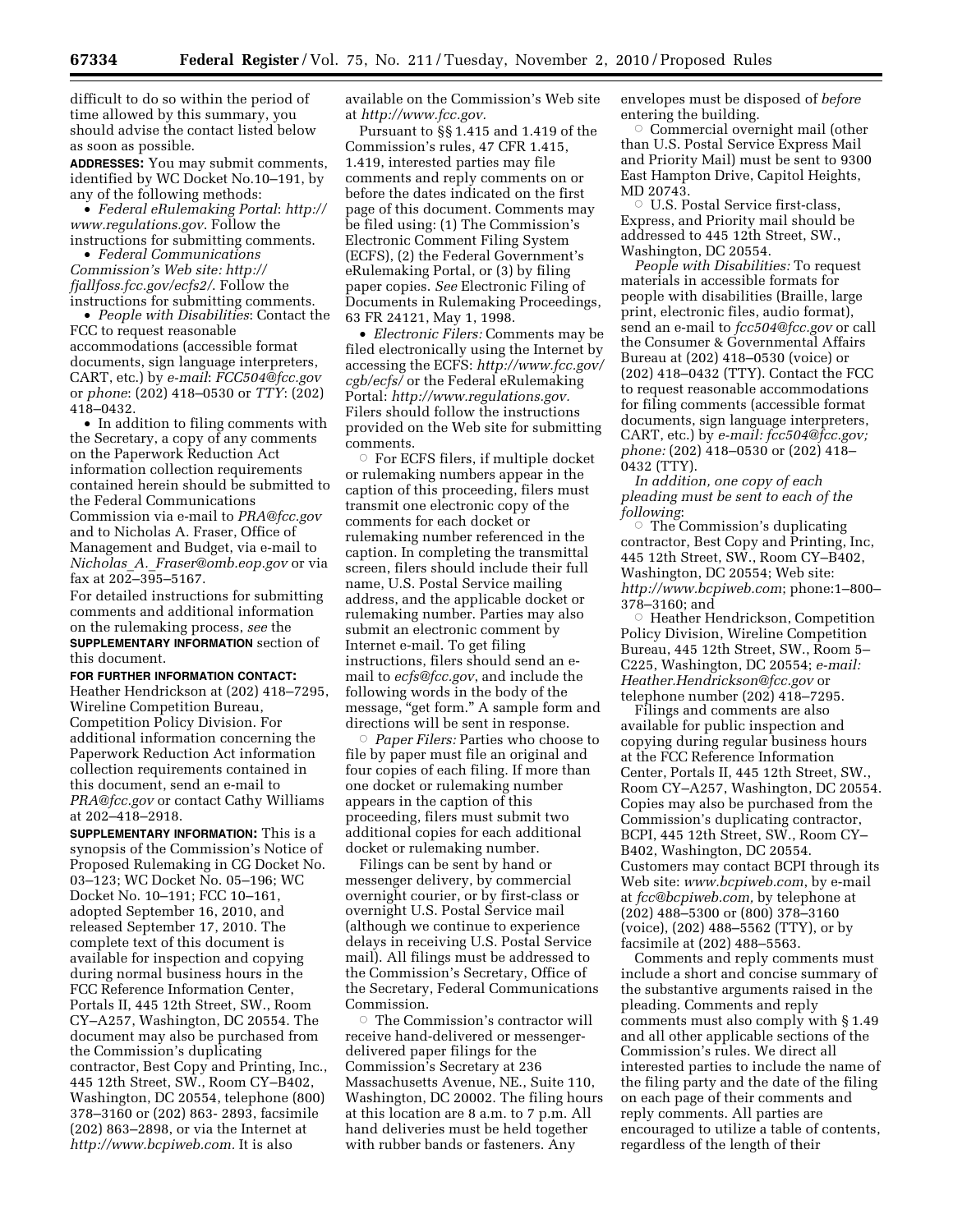submission. We also strongly encourage parties to track the organization set forth in the NPRM in order to facilitate our internal review process.

*Initial Paperwork Reduction Act of 1995 Analysis:* 

This document contains proposed information collection requirements. The Commission, as part of its continuing effort to reduce paperwork burdens, invites the general public and the Office of Management and Budget (OMB) to comment on the information collection requirements contained in this document, as required by the Paperwork Reduction Act of 1995, Public Law 104–13. Public and agency comments are due January 3, 2011.

Comments on the proposed information collection requirements should address: (a) Whether the proposed collection of information is necessary for the proper performance of the functions of the Commission, including whether the information shall have practical utility; (b) the accuracy of the Commission's burden estimates; (c) ways to enhance the quality, utility, and clarity of the information collected; and (d) ways to minimize the burden of the collection of information on the respondents, including the use of automated collection techniques or other forms of information technology. In addition, pursuant to the Small Business Paperwork Relief Act of 2002, Public Law 107–198, *see* 44 U.S.C. 3506(c)(4), we seek specific comment on how we might further reduce the information collection burden for small business concerns with fewer than 25 employees.

*OMB Control Number:* 3060–1089. *Title:* Telecommunications Relay Services and Speech-to-Speech Services for Individuals with Hearing and Speech Disabilities; E911 Requirements for IP–Enabled Service Providers; Internet-Based Telecommunications Relay Service Numbering, CG Docket No. 03–123, WC Docket No. 05–196, and WC Docket No. 10–191; FCC 08–151, FCC 08–275, and FCC 10–161.

*Form Number(s):* Not applicable. *Type of Review:* Revision of a

currently approved collection. *Respondents:* Business or other forprofit entities; Not-for-profit institutions; Individuals or households; State, local or tribal government.

*Number of Respondents and Responses:* 15 respondents and 5,763,199 responses.

*Estimated Time per Response:* .25–1.5 hours (average time per response).

*Obligation to Respond:* Required to obtain or retain benefits. The statutory authority for the collection is contained in Sections 1, 2, 4(i), 4(j), 225, 251, and

303(r) of the Communications Act of 1934, as amended, 47 U.S.C. 151, 152, 154(i), 154(j), 225, 251, 303(r).

*Frequency of Response:* On occasion, quarterly and one time reporting requirements, recordkeeping and third party disclosure requirements.

*Total Annual Burden:* 279,891 hours.

*Total Annual Cost:* \$4,269,135. *Privacy Act Impact Assessment:* No impact(s).

*Nature of Extent of Confidentiality:*  An assurance of confidentiality is not offered because the Commission has no direct involvement in the collection of personally identifiable information (PII) from individuals and/or household.

*Needs and Uses:* On September 16, 2010, the Commission adopted Telecommunications Relay Services and Speech-to-Speech Services for Individuals with Hearing and Speech Disabilities; E911 Requirements for IP– Enabled Service Providers; Internet-Based Telecommunications Relay Service Numbering, CG Docket No. 03– 123, WC Docket No. 05–196, and WC Docket No. 10–191, Notice of Proposed Rulemaking, FCC 10–161 (the iTRS Toll Free NPRM) seeking comment on steps the Commission should take to improve assignment of telephone numbers associated iTRS, specifically, VRS and IP Relay. The Commission proposes several requirements to both encourage use of geographically appropriate local numbers, and ensure that the deaf and hard-of-hearing community has access to toll free telephone numbers that is equivalent to access enjoyed by the hearing community. The iTRS Toll Free NPRM proposes to revise the ''User Notification'' information collection requirement adopted in the First and Second Numbering Orders to add additional requirements. Specifically, in addition to provisioning their registered users' routing information to the TRS Numbering Directory and maintaining such information in the database, the Commission proposes that VRS and IP relay providers must: (1) Remove from the Internet-based TRS Numbering Directory any toll free number that has not been transferred to a subscription with a toll free service provider and for which the user is the subscriber of record, and (2) ensure that the toll free number of a user that is associated with a geographically appropriate NANP number will be associated with the same Uniform Resource Identifier URI as that geographically appropriate NANP telephone number.

In addition to the information that the Commission instructed VRS and IP Relay providers to include in the consumer advisories required by the First and Second Numbering Orders, the Commission proposed that VRS and IP Relay providers include certain additional information in their consumer advisories under the iTRS Toll Free NPRM. Specifically, the consumer advisories must explain: (1) The process by which a VRS or IP Relay user may acquire a toll free number from a toll free service provider, or transfer control of a toll free number from a VRS or IP Relay provider to the user; and (2) the process by which persons holding a toll free number may have that number linked to their tendigit telephone number in the TRS Numbering Directory. The Commission also proposes that VRS and IP Relay providers that have already assigned or provided a toll free number to a VRS or IP Relay user must, at the VRS or IP Relay user's request, facilitate the transfer of the toll free number to a toll free subscription with a toll free service provider that is under the direct control of the user.

To view a copy of this information collection request (ICR) submitted to OMB: (1) Go to the Web page *http:// www.reginfo.gov/public/do/PRAMain,*  (2) look for the section of the Web page called "Currently Under Review," (3) click on the downward-pointing arrow in the "Select Agency" box below the ''Currently Under Review'' heading, (4) select "Federal Communications Commission'' from the list of agencies presented in the ''Select Agency'' box, (5) click the ''Submit'' button to the right of the ''Select Agency'' box, (6) when the list of FCC ICRs currently under review appears, look for the OMB control number of this ICR and then click on the ICR Reference Number. A copy of the FCC submission to OMB will be displayed.

### **Initial Regulatory Flexibility Analysis**

1. As required by the Regulatory Flexibility Act of 1980, as amended (RFA), the Commission has prepared the present Initial Regulatory Flexibility Analysis (IRFA) of the possible significant economic impact on small entities that might result from this Notice of Proposed Rulemaking (NPRM). Written public comments are requested on this IRFA. Comments must be identified as responses to the IRFA and must be filed by the deadlines for comments on the NPRM provided above. The Commission will send a copy of the NPRM, including this IRFA, to the Chief Counsel for Advocacy of the Small Business Administration. In addition, the NPRM and the IRFA (or summaries thereof) will be published in the **Federal Register**.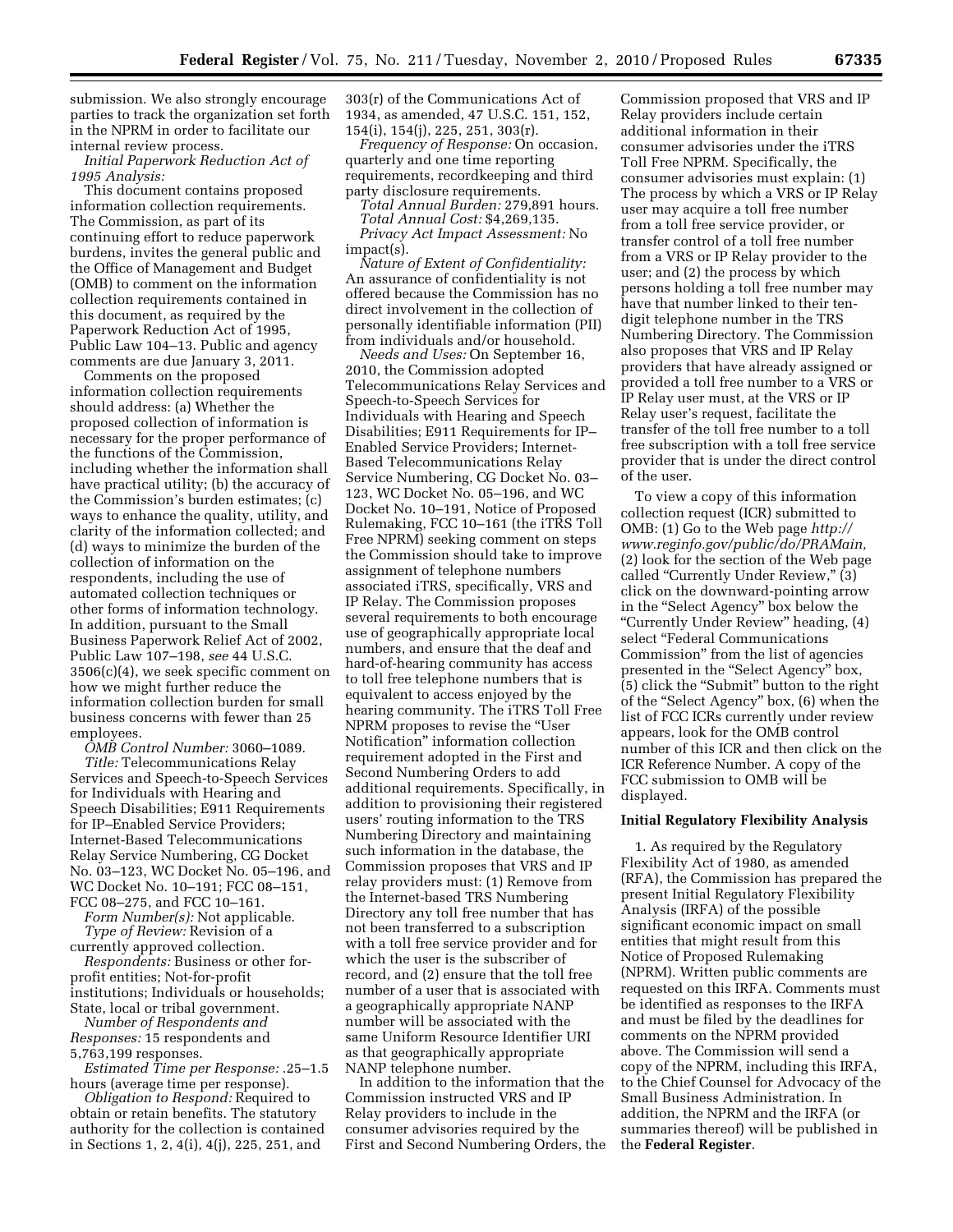## *A. Need for, and Objective of, the Proposed Rules*

2. In the NPRM, the Commission seeks comment on steps the Commission should take to improve toll free access for Internet-based Telecommunications Relay Service (iTRS). Specifically, as a continuation of the Commission's ten-digit numbering plan for iTRS, we propose rules, and seek comment, to ensure that toll free numbers are as available, and used, by deaf and hard-of-hearing users as they are for hearing users. For example, the Commission seeks comment on ways to ensure that iTRS users in most cases use a local number as the primary telephone number. The Commission seeks comment on prohibiting iTRS providers from assigning new toll free numbers to users. The Commission also seeks comment on methods for an iTRS provider to assist an iTRS user in the process of transferring his or her assigned toll free number to a subscription with a toll free service provider. The Commission seeks comment on a proposal that a deaf or hard-of-hearing iTRS user that obtains a toll free number from, or ports a toll free number to, a toll free service provider that has mapped the number to the user's local number in the SMS/800 Database, may also have that toll free number mapped to the user's local number in the iTRS Directory. The Commission seeks comment on a oneyear transition period for iTRS users to transfer toll free numbers to a direct subscription with a toll free service provider. The Commission also seeks comment on whether there is any reason not to remove any non-user selected toll free numbers from the iTRS database. The Commission seeks comment on consumer outreach efforts to educate and assist iTRS users with the changes to toll free access.

#### *B. Legal Basis*

3. The legal basis for any action that may be taken pursuant to this *Notice of Proposed Rulemaking* is contained in sections 1, 4(i), 4(j), 225, 251(e), and 255 of the Communications Act of 1934, as amended, 47 U.S.C. 151, 154(i), 154(j), 225, 251(e), and 255, and §§ 0.91, 0.141, 0.291, 0.361, and 1.3 of the Commission's rules, 47 CFR 0.91, 0.141, 0.291, 0.361, 1.3.

## *C. Description and Estimate of the Number of Small Entities to Which the Proposed Rules Will Apply*

4. The RFA directs agencies to provide a description of and, where feasible, an estimate of the number of small entities that may be affected by

the rules adopted herein. The RFA generally defines the term ''small entity'' as having the same meaning as the terms "small business," "small organization," and ''small governmental jurisdiction.'' In addition, the term ''small business'' has the same meaning as the term "small business concern'' under the Small Business Act. A small business concern is one which: (1) Is independently owned and operated; (2) is not dominant in its field of operation; and (3) satisfies any additional criteria established by the SBA.

5. With regard to whether a *substantial number* of small entities may be affected by the requirements proposed in this, the Commission notes that, of the fifteen providers affected by the NPRM, four meet the definition of a small entity. The SBA has developed a small business size standard for Wired Telecommunications Carriers, which is: All such firms having 1,500 or fewer employees. The fifteen providers currently receiving compensation from the Interstate TRS Fund for providing any form of TRS are: American Network, AT&T Corp.; CSDVRS; CAC; GoAmerica; Hamilton Relay, Inc.; Hands On; Healinc; Kansas Relay Service, Inc.; Michigan Bell; Nordia Inc.; Snap Telecommunications, Inc; Sorenson; Sprint; and State of Michigan.

# *D. Description of Projected Reporting, Recordkeeping, and Other Compliance Requirements*

6. Should the Commission decide to adopt any of the proposed rules to improve toll free access for iTRS, such action could potentially result in increased, reduced, or otherwise modified recordkeeping, reporting, or other compliance requirements for affected iTRS providers. For instance, VRS and IP Relay providers would be required to include an advisory on their Web sites describing the process by which a VRS or IP Relay user may acquire a toll free number from a toll free service provider, or transfer control of a toll free number from a VRS or IP Relay provider to the user; and the process by which persons holding a toll free number may have that number linked to their ten-digit telephone number in the TRS Numbering Directory. We seek comment on the effect of these proposals, and commenters are encouraged to quantify the costs and benefits of any reporting, recordkeeping, or compliance requirement that may be established in this proceeding.

# *E. Steps Taken To Minimize Significant Economic Impact on Small Entities, and Significant Alternatives Considered*

7. The RFA requires an agency to describe any significant alternatives that it has considered in reaching its proposed approach, which may include the following four alternatives (among others): (1) The establishment of differing compliance and reporting requirements or timetables that take into account the resources available to small entities; (2) the clarification, consolidation, or simplification of compliance or reporting requirements under the rule for small entities; (3) the use of performance, rather than design, standards; and (4) an exemption from coverage of the rule, or part thereof, for small entities. As stated above, only four current providers would be affected by this NPRM.

## *F. Federal Rules That May Duplicate, Overlap, or Conflict With the Proposed Rules*

## None.

## **I. Introduction**

1. In this Notice of Proposed Rulemaking (NPRM), we seek comment on steps the Commission should take to improve assignment of telephone numbers associated with Internet-based Telecommunications Relay Service (iTRS), specifically, Video Relay Service (VRS) and IP Relay. VRS allows individuals with hearing and speech disabilities to communicate using sign language through video equipment, and IP Relay allows these individuals to communicate in text using a computer. We seek to encourage use of geographically appropriate local numbers, and ensure that the deaf and hard-of-hearing community has access to toll free telephone numbers that is equivalent to access enjoyed by the hearing community.

2. In June 2008, the Commission instituted a ten-digit numbering plan for iTRS in order to make access by deaf and hard-of-hearing people functionally equivalent to access enjoyed by the hearing community, as required by statute. The Commission recognized that doing so would further the functional equivalency mandate by ensuring that Internet-based TRS users can be reached by voice telephone users in the same way that voice telephone users are called. The Commission sought to ensure that iTRS users can be reached via telephone, just as hearing users can be reached via telephone. As a result of that order, most deaf and hard-of-hearing iTRS users have obtained local telephone numbers.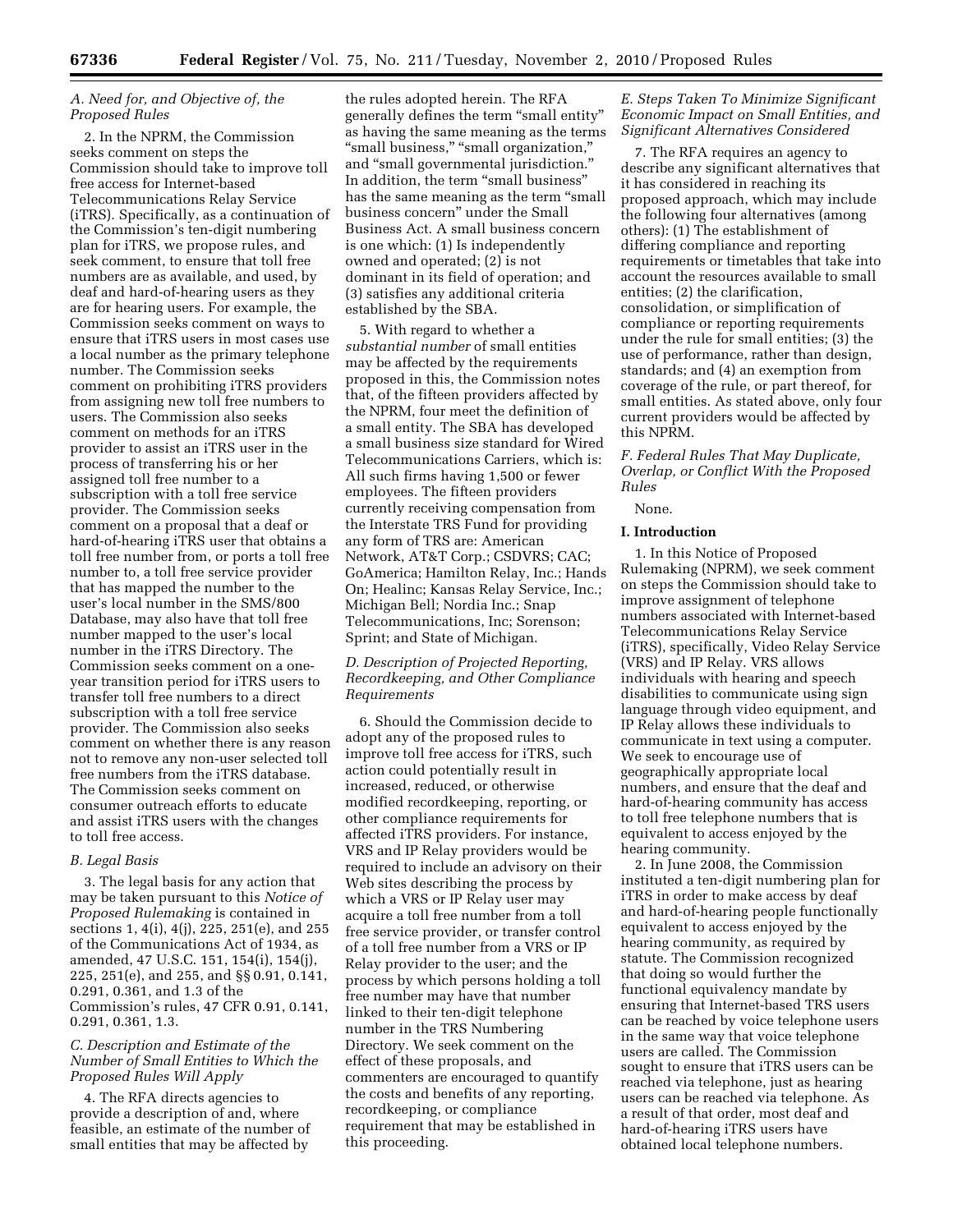Although iTRS providers are required to assign local numbers to their customers, at least some iTRS providers assign a toll free number as well, even if the customer does not request one. Thus, a large number of personal toll free numbers have been issued to iTRS users.

3. The automatic issuance and prevalence of toll free iTRS numbers presents several concerns. For example, the use of toll free numbers increases the risk of confusion and delay during an emergency call. The automatic issuance of toll free numbers also may be inconsistent with the statutory requirement to provide service that is functionally equivalent to hearing individuals, and is at odds with other Commission policies such as local number portability (LNP). Consumer groups representing deaf and hard-ofhearing users have raised similar concerns, and agreed with the Commission on the need to limit or prohibit the distribution of toll free numbers by iTRS providers. In this NPRM, we seek comment on proposed rules designed to align access to local and toll free numbers by iTRS users more closely with the way that hearing users obtain toll free numbers. We expect to establish rules that will ensure that an iTRS user's local number is used routinely as the primary telephone number that hearing users dial to reach the deaf or hard-of-hearing user via an iTRS provider and that deaf and hardof-hearing users employ for point-topoint calling with other deaf and hardof-hearing users.

## **II. Background**

4. *Authority.* The Commission has authority to adopt and implement a system for assigning iTRS users local numbers linked to the NANP pursuant to sections 225 and 251(e) of the Communications Act of 1934, as amended (the Act). Section 225 requires the Commission to ensure that functionally equivalent TRS be available nationwide to the extent possible and in the most efficient manner, and directs the Commission to adopt regulations to govern the provision and compensation of TRS. Section 251 grants the Commission authority to oversee numbering administration in the United States. Establishing rules governing the use of toll free numbers by iTRS providers in connection with iTRS services is a continuation of the implementation of the Commission's numbering plan, and is essential to the Commission's goal of making the numbering system used by deaf and hard-of-hearing individuals functionally

equivalent to the system used by hearing individuals.

5. *Internet-based TRS Orders.* On June 24, 2008, the Commission issued the *First Internet-based TRS Order,* (73 FR 41307, July 18, 2010) in which it adopted a uniform numbering system for iTRS. Prior to the Commission's numbering plan, there was no uniform numbering system for iTRS. Rather, iTRS users were reached at a dynamic IP address, a proxy or alias number, or a toll free number. In the case of toll free numbers, an iTRS user would provide the number to any hearing user. When a hearing user dialed the iTRS user's toll free number, the voice call was routed by the PSTN to the provider that had subscribed to the number and assigned it to a user. That toll free number was not linked to a user-specific local number but the provider would be able to translate the toll free number dialed by the hearing user to the iTRS user's IP address in the provider's database. However, prior to December 31, 2008, iTRS providers did not share databases, and therefore, the iTRS user and people calling that user were forced to use the service of the iTRS provider that gave the user the toll free number. This arrangement was in tension with the Commission's interoperability requirements, which prohibit a VRS provider that seeks compensation from the Interstate TRS Fund from restricting the use of its equipment or service so that a VRS user cannot place or receive a call through a competing VRS provider.

6. The Commission established the numbering system to advance functional equivalency by ensuring that deaf and hard-of-hearing iTRS users can be reached by hearing telephone users in the same way that hearing telephone users are reached. The numbering system was designed to ensure that emergency calls placed by iTRS users would be directly and automatically routed to the appropriate emergency services authorities. The system also provides the benefits of local number portability, to allow deaf and hard-ofhearing iTRS users to port their telephone numbers from one iTRS provider to another. The Commission's numbering plan included the creation of a central database mechanism that maps the NANP telephone numbers assigned to iTRS users' devices to an appropriate IP address known as a Uniform Resource Identifier (URI). In the *First Internet-based TRS Order's Further Notice of Proposed Rulemaking,* the Commission sought comment on issues involved in using toll free numbers for iTRS, including any impact that such numbers may have on the provision of

911 service and whether iTRS users should be subject to a fee for use of a personal toll free number, as hearing users are.

7. In the *Second Internet-based TRS Order*, FCC 08–275 (75 FR 29914, May 28, 2010) released on December 19, 2008, the Commission addressed issues included in *the First Internet-based TRS Order's Further Notice of Proposed Rulemaking*, FCC 08–151 (73 FR 41307, July 18, 2008). Among other things, the Commission provided existing users a three-month ''registration period,'' during which iTRS users could select a default provider, provide their Registered Location, and obtain their new ten-digit NANP telephone numbers, followed by a three-month "permissive calling period," which ended on November 12, 2009. During these registration and permissive calling periods, existing iTRS users were able to place and receive calls via the method used prior to implementation of the Commission's numbering plan. At the conclusion of the permissive calling period, however, providers were required to register any unregistered user before completing a non-emergency VRS or IP Relay call.

8. The Commission also found that, to further the goals of the numbering system, ''Internet-based TRS users should transition away from the exclusive use of toll free numbers'' and required all iTRS users to obtain ''tendigit geographically appropriate numbers, in accordance with our numbering system.'' The Commission reasoned that local numbers, and not toll free numbers, should be used when contacting Public Safety Answering Points (PSAPs). Accordingly, the Commission stated that a user's toll free number must be mapped to the user's local, geographically appropriate number. Moreover, the Commission found that, just as voice telephone users are responsible for the costs of obtaining and using toll free numbers, the TRS fund should not compensate providers for the use of toll free numbers by iTRS users.

9. *Toll Free Clarification Public Notice*. In August 2009, the Consumer and Governmental Affairs Bureau and the Wireline Competition Bureau (the Bureaus) released the *Toll Free Clarification Public Notice* (24 FCC Rcd 10626, August 11, 2010) to clarify the intent of the *Second Internet-based TRS Order* that any toll free number retained or acquired by an iTRS user must be directed to the user's local number in the Service Management System (SMS)/ 800 database by November 12, 2009, and that a toll free number and a local number should not be directed to the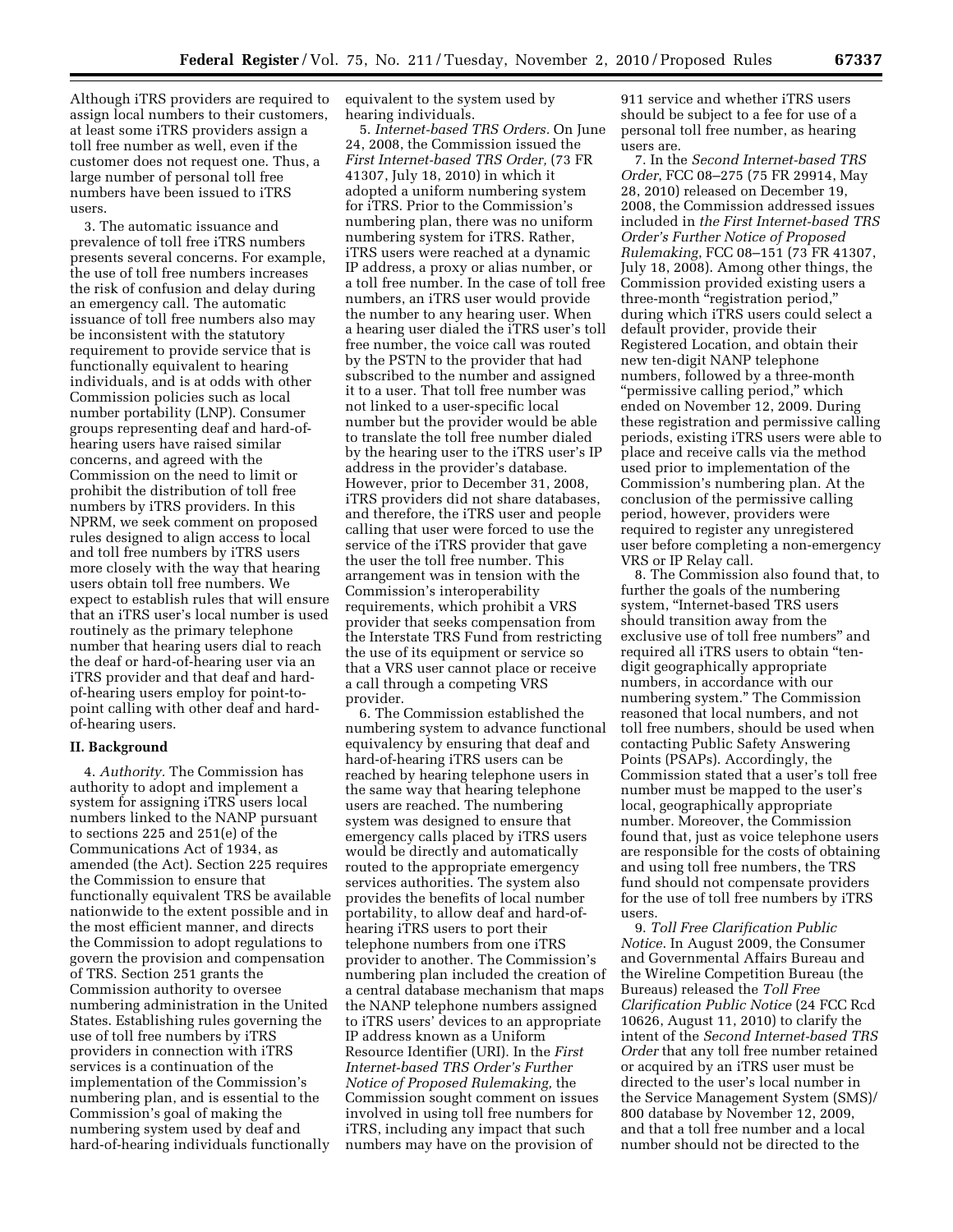same URI in the iTRS Directory. Additionally, the Bureaus acknowledged that certain point-topoint calls, as well as inbound dialaround calls, would require the use of a local number.

10. *CSDVRS and TDI Petitions.* On September 10, 2009, CSDVRS filed a petition for expedited reconsideration of the *Toll Free Clarification Public Notice.*  CSDVRS claimed, among other things, that the *Toll Free Clarification Public Notice* violated the Administrative Procedure Act, impeded VRS interoperability, and undermined functional equivalency by eliminating toll free numbers for point-to-point and dial-around calls. Subsequently, the TDI Coalition, which represents deaf and hard-of-hearing iTRS users, filed a Petition for Emergency Stay and a Request to Return to the Status Quo Ante. The TDI Coalition asked the Commission to stay certain portions of the *Toll Free Clarification Public Notice,*  and direct any iTRS provider that had removed toll free numbers from the iTRS Directory to reinstate those numbers. The TDI Coalition claimed that this relief was necessary to avoid ''disruption of service to the severe detriment of people who are deaf, hardof-hearing, deaf-blind or have speech disabilities who currently use toll free numbers.''

11. *Toll Free Waiver Order and Extensions.* In response to TDI's concerns that certain point-to-point calls would not be completed, on December 4, 2009, the Bureaus waived the portion of the *Toll Free Clarification Public Notice* that stated that a toll free number and a local geographic number should not be directed to the same URI in the iTRS Directory. Also, the Bureaus directed those iTRS providers that had removed working, assigned toll free numbers that did not point to the iTRS user's local number in the SMS/800 database in accordance with the *Toll Free Clarification Public Notice,* to reinstate those toll free numbers to the iTRS Directory. This four-month waiver was designed to give the Commission time to consider the CSDVRS petition for reconsideration as well as iTRS toll free issues generally. The Commission also recognized that it would take consumers and certain small businesses time to transition to geographically appropriate local numbers. On April 2, 2010, the Bureaus extended the waiver for an additional four months, until August 4, 2010, and on August 4, 2010, the Bureaus further extended the waiver until February 4, 2011.

12. *Continued Distribution of Toll Free Numbers.* Although Commission rules require iTRS providers to give

each customer a local number, some providers are routinely distributing toll free numbers in addition to local numbers. These toll free numbers are being distributed at no charge to the user and are provided even if the iTRS user does not request it. This practice encourages the use of toll free numbers, which is inconsistent with the Commission's ruling that iTRS users should ''transition away from the exclusive use of toll-free numbers to ten-digit, geographically appropriate numbers, in accordance with our numbering system.''

13. There are several problems with the use of toll free numbers in the context of iTRS.

• *Lack of Functional Equivalency and Consumer Confusion.* The *First Internetbased TRS Order* attempted to ensure that ''Internet-based TRS users can be reached by voice telephone users in the same way that voice telephone users are called.'' Hearing users are not typically reached via personal toll free numbers, nor are they automatically provided a personal toll free number when they sign up for service. Moreover, evidence in prior proceedings reflects that the automatic issuance of toll free numbers can cause confusion and frustration. An iTRS user may not understand the purpose of the toll free number, or understand that it is duplicative of the local number. In addition, many iTRS users do not want to receive a toll free number, even if it is provided free of charge. Finally, because iTRS customers are issued a local number, they do not need toll free numbers to achieve functional equivalency.

• *Emergency Calling.* One of the primary purposes for developing a numbering system for iTRS that is linked to the NANP was to ensure that emergency calls placed by iTRS users ''will be routed directly and automatically to the appropriate emergency services authorities'' by iTRS providers. The Commission reaffirmed that the local numbers will ensure automatic routing. In a typical 911 call, the call taker at the PSAP will see the user's local number displayed and will verbally confirm that number as the call-back number. If the person placing an emergency call through iTRS provides a toll free number as the callback number (for example, out of habit), there will be a discrepancy with the local number displayed. This discrepancy could cause confusion and in turn affect critical response time.

• *Lack of Portability and Impairment of Full Competition.* When an iTRS provider secures a toll free number for one of its users, the ''toll free subscriber,'' for porting purposes of the

toll free number, is the iTRS provider and not the user. Thus, when an iTRS user leaves the service provider, the user cannot easily and reliably take the toll free number with him or her. For example, many iTRS providers that would otherwise be a competitive alternative to that service provider simply do not support provider-paid personal toll free numbers. As a result, an iTRS user that has relied heavily on a personal toll free number may be reluctant to switch providers. Further, although the Commission has found that iTRS providers are obligated to take all steps necessary to port on behalf of the user, we do not believe this is consistently achievable for toll free numbers. Moreover, as a technical matter, the Commission's iTRS Directory is not able to automatically synchronize the porting of a device's local number and toll free number from one provider to another.

Because local numbers are readily portable and toll free numbers are not, the automatic issuance of personal toll free numbers limits user choice and reduces competition, raising concerns about functional equivalency. One policy goal of the Commission's numbering plan was to create competition in the iTRS market and enhance consumer choice. For example, the Commission made clear that iTRS users could ''dial around'' their default provider in order to utilize the services of a different iTRS provider. Moreover, the Commission stated that an iTRS user could select and register with a new default provider at any time and have his or her number ported to that provider. To the extent that iTRS providers promote the use of toll free numbers, that practice is at odds with our interoperability requirements and competitive goals.

• *Number Conservation.* To the extent that iTRS providers automatically provide a personal toll free number at the same time they provide the requisite local number, the toll free number is duplicative. The Commission has articulated a policy of promoting number conservation. Issuing toll free numbers that do not serve a unique purpose, and indeed, that the customer does not request, undermines that policy. While iTRS users are free to obtain a toll free number in the same manner as hearing users do, we seek to discontinue the automatic and unnecessary dissemination of toll free numbers.

• *Costs to the Fund. In the Second Internet-based TRS Order,* the Commission concluded that costs associated with iTRS users' toll free numbers are not compensable from the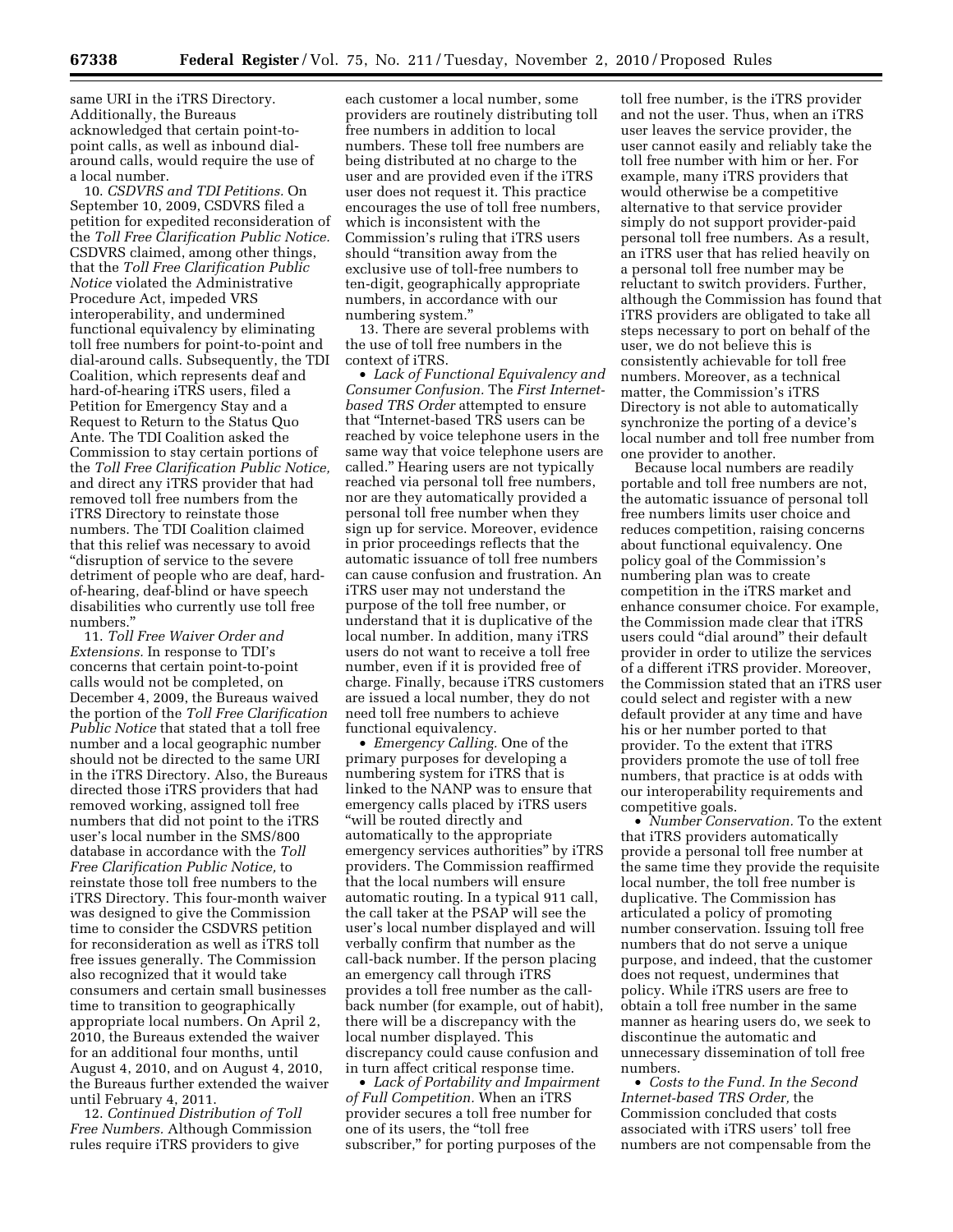TRS Fund. We remain concerned, however, that costs associated with obtaining and distributing toll free numbers may be directly or indirectly compensated. We are also concerned that extensive use of toll free numbers may increase per-minute costs to the Fund. Although staff analysis cannot determine whether "unlimited free calling'' encourages more calls to be placed from hearing people to iTRS users, analysis does indicate that "unlimited free calling" encourages such calls to be held longer than otherwise would be the case; the extra minutes of traffic that toll free numbers generate in this fashion are compensable from the Fund.

#### **III. Discussion**

14. In this NPRM, we seek comment on proposed rules intended to improve access to telephone numbers associated with iTRS and to ensure that such numbers are assigned in the same manner as numbers are assigned to hearing telephone users. While iTRS users are of course free to obtain toll free numbers, our goal is to encourage iTRS users to use the local number as their primary—and in most cases exclusive telephone number, as this is the case for hearing users. Similarly, the local number should be the number that the user gives out for contact information, applications and resumes, and online purchases, and that is presented, for example, for Caller ID purposes. We are not seeking to prevent deaf or hard-ofhearing individuals who want the use of a toll free number from obtaining one. Instead, we are seeking to ensure that toll free numbers do not serve as default personal numbers simply because a customer is deaf or hard-of-hearing. Deaf and hard-of-hearing users who wish to use a toll free number for business or personal use may acquire a toll free number, or keep a toll free number that an iTRS provider has already assigned, in a manner consistent with how toll free numbers are used by hearing individuals.

15. Pursuant to our authority under sections 225 and 251 of the Act, we propose rules to address the problems identified above that are caused by the promotion and disproportionately high use of toll free numbers in connection with iTRS services. Moreover, we seek comment on ways to ensure that those iTRS users who have a need for toll free numbers for business purposes or who wish to obtain a toll free number for personal use are able to use toll free numbers in the same manner as hearing users. Our specific requests for comment are set forth below.

16. *User-Selected Toll Free Use.* We propose that the first step in reforming the use of toll free numbers for iTRS be to prohibit iTRS providers, acting in the capacity of a user's default number provider, from also automatically assigning a new toll free number to the user. The Commission's previous efforts have not led to a significant reduction in the assignment of toll free numbers by iTRS providers. We therefore believe that immediately prohibiting iTRS providers from automatically issuing toll free numbers is the best way to achieve the goal of encouraging the use of local numbers. Furthermore, the consumer groups representing iTRS users support this approach. Indeed, consumer groups have expressed a desire to work with the Commission to promote use of local numbers as the primary contact for deaf and hard-ofhearing persons. We seek comment on this approach.

17. *Continuing Use of and Access to Toll Free Numbers.* We emphasize that our proposed rules do not preclude iTRS users from having toll free numbers if they want them. On the contrary, we believe that iTRS users should have the same access to toll free numbers that hearing users do. A hearing user who wants a toll free number for personal or business use contacts a toll free service provider to obtain a toll free number; we believe that deaf and hard-of-hearing users should do the same. Moreover, we recognize that it would be disadvantageous to iTRS users who want to continue to use a toll free number to have to obtain a new number and inform people of that new number. Accordingly, we propose that any iTRS user who wants to keep a toll free number that was issued by an iTRS provider may do so. At the user's request, the iTRS provider must facilitate the transfer of the user's toll free number to a direct subscription with a toll free service provider, making the iTRS user the toll free subscriber for that number. At that point, the iTRS user will be a customer of the toll free service provider: The toll free service provider will bill the iTRS user directly, and the iTRS provider that originally provided the toll free number will have no continuing role in administering the toll free number on the user's behalf.

18. *No Support for Toll Free Numbers from TRS Fund.* The Commission has concluded that the costs associated with assigning and providing to iTRS users toll free numbers are not compensable from the TRS Fund. Thus, if an iTRS user transfers his or her toll free number from an iTRS provider to a toll free service provider (or obtains a toll free

number directly from a toll free service provider), the user assumes responsibility for all costs associated with the toll free number.

19. *Transfer of Toll Free Numbers.* We seek comment on ways that iTRS providers can help transfer a toll free number assigned by the iTRS provider to the user's direct subscription with a toll free service provider. We seek comment on any jurisdictional or policy issues the Commission should consider in regard to this change in toll free subscription. Consistent with our *Toll Free Clarification Public Notice,* toll free numbers that are used in conjunction with the iTRS Numbering Directory will be mapped to the user's local number. We seek comment on any technical or policy issues involved with this proposal or mapping the toll free number to the user's local number in the SMS/800 database.

20. We also seek comment on how iTRS providers should assist an iTRS user in the process of transferring his or her toll free number to a toll free service provider. We propose that, at a minimum, iTRS providers modify the user notifications they currently provide to include information on how users can acquire or transfer a toll free number and how toll free numbers may be linked to ten-digit telephone numbers in the iTRS Directory. We also seek comment on whether there are any additional steps the Commission should take to protect users or ensure they get unbiased and full information? We want to make the transition to a new toll free number process as easy as possible for iTRS users. Commenters should therefore address what information would be most helpful to users, and what steps the Commission can take to minimize customer confusion.

21. *Toll Free Numbers in the iTRS Directory.* When a hearing customer obtains a toll free number from a toll free provider, that number is mapped to the user's local number in the SMS/800 database. We believe that when a deaf or hard-of-hearing person obtains a toll free number from a toll free provider, the number should also be mapped to the user's local number in the iTRS Directory. This will permit a deaf or hard-of-hearing user to be reached at a toll free number both by other deaf and hard-of-hearing users on direct calls that are completely Internet-based, and by hearing users who "dial around" the user's default provider.

22. Parties have identified routing problems that occur when toll free numbers are not linked to the associated local numbers in the iTRS Directory. We also recognize that these routing problems can create a ''walled garden''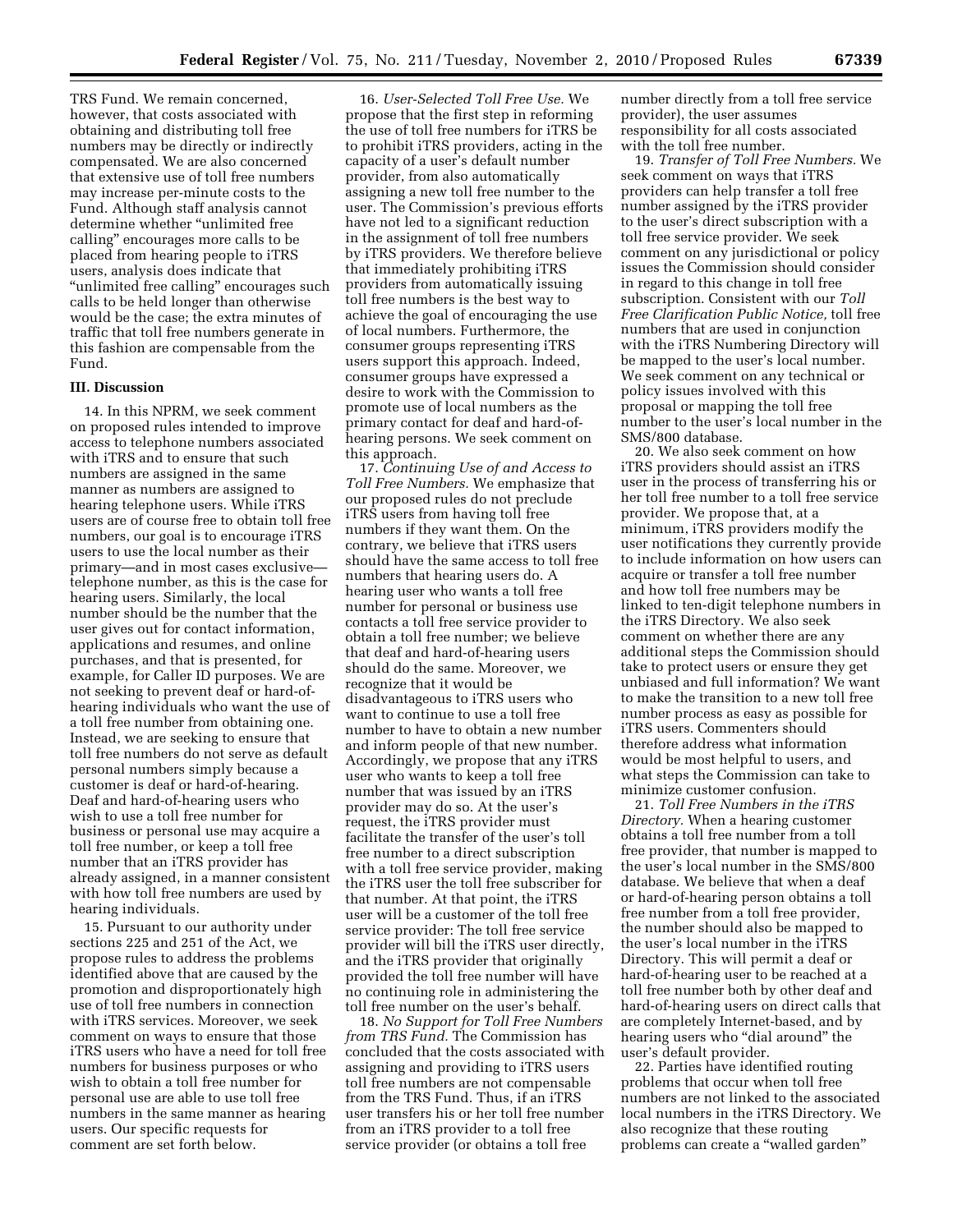for the dominant iTRS provider. Therefore, we believe that mapping the toll free number to the local number in the iTRS directory is an important aspect of functional equivalency because it allows deaf and hard-ofhearing users to receive calls through any iTRS provider, and propose that such mapping to the iTRS directory be mandatory. We seek comment on that proposal.

23. *Transition Period.* We recognize that it would take time for iTRS users to become aware of and conform to the toll free number procedures that may result from this NPRM. We agree with the TDI Coalition that we need to allow a reasonable period of time for consumer outreach and education to transition consumers from toll free numbers to local numbers. We believe that a one-year transition period would be sufficient. During this time, the Commission, iTRS providers, and consumer groups can engage in outreach efforts to educate users on the problems of toll free numbers in the iTRS context, the benefits of using geographically appropriate numbers in this context, and the steps for obtaining toll free numbers directly from a toll free service provider. Moreover, iTRS users can update contact information, obtain a toll free number from a toll free provider, if desired, and make any other necessary adjustments. We also expect to use the transition period to educate users on the new procedures for obtaining a toll free number. We seek comment on our proposal to allow a one-year transition period. We also seek comment on whether there are any other issues we must consider in connection with the proposed transition period.

24. *Removing Non-Selected Toll Free Numbers from the iTRS Directory*. We believe that an important outcome of this proceeding should be to cleanse the iTRS Directory of extra or unwanted toll free numbers. Accordingly, we propose that after the transition period, any toll free numbers that have not been mapped to local numbers in the SMS/ 800 database by a toll free service provider be removed from the iTRS Directory. We seek comment on whether there is any reason not to remove these numbers from the iTRS Directory. Moreover, we seek comment on whether there should be a process where, during the transition period, iTRS users who know they do not want their toll free number(s) can request that those numbers be deleted from the iTRS Directory. Such a procedure may help clean up the iTRS Directory on an ongoing basis as opposed to being done all at once at the end of the transition period. We seek comment on whether

this proposal may cause any service disruption to users and, if so, steps we can take to minimize such disruption. We also seek comment on whether there are any technical or policy considerations regarding, for example, toll free number administration, that must be addressed.

25. *Consumer Outreach.* We believe that the success of the Commission's numbering plan was in major part due to the outreach efforts by consumer groups, as well as by iTRS providers and the Commission. We believe this will be the case for our efforts to revise the Commission's policies and procedures regarding toll free number use in connection with iTRS service as well. Consumer groups representing deaf and hard-of-hearing iTRS users have stated that iTRS providers have given inconsistent information regarding the use of and need for toll free numbers. We recognize that deaf and hard-of-hearing individuals may be used to the current process for obtaining toll free numbers and that any change will require substantial education and outreach. We also recognize that iTRS providers will need to play a major role in consumer education because of their relationships with the users and their history as providers of toll free numbers. Consumer advocacy groups as well as the Commission will also play a significant role in consumer outreach and education efforts. The Commission is committed as well to playing a significant role in conducting consumer outreach and education on this issue. We seek input on ways to make information about the availability and use of toll free numbers available to iTRS users, such as fact sheets and Web sites. We encourage consumers to assist in outreach efforts through their community contacts, and welcome other ideas about what the Commission might do to help facilitate consumer outreach efforts.

## **IV. Procedural Matters**

## *1. Ex Parte Presentations*

26. This proceeding shall be treated as a ''permit-but-disclose'' proceeding in accordance with the Commission's *ex parte* rules. Persons making oral *ex parte* presentations are reminded that memoranda summarizing the presentations must contain summaries of the substance of the presentations and not merely a listing of the subjects discussed. More than a one or two sentence description of the views and arguments presented is generally required. Other requirements pertaining to oral and written presentations are set

forth in § 1.1206(b) of the Commission's rules.

#### *2. Comment Filing Procedures*

27. Pursuant to §§ 1.415 and 1.419 of the Commission's rules, interested parties may file comments and reply comments regarding the further notice on or before the dates indicated on the first page of this document. All filings should refer to WC Docket No. 10–191. Comments may be filed using: (1) The Commission's Electronic Comment Filing System (ECFS); (2) the Federal Government's e-Rulemaking Portal; or (3) by filing paper copies.

28. Electronic Filers: Comments may be filed electronically using the Internet by accessing the ECFS: *http:// fjallfoss.fcc.gov/ecfs/* or the Federal e-Rulemaking Portal: *http:// www.regulations.gov*.

29. Paper Filers: Parties who choose to file by paper must file an original and four copies of each filing. If more than one docket or rulemaking number appears in the caption of this proceeding, filers must submit two additional copies for each additional docket or rulemaking number.

30. Filings can be sent by hand or messenger delivery, by commercial overnight courier, or by first-class or overnight U.S. Postal Service mail. All filings must be addressed to the Commission's Secretary, Office of the Secretary, Federal Communications Commission.

31. Effective December 28, 2009, all hand-delivered or messenger-delivered paper filings for the Commission's Secretary must be delivered to FCC Headquarters at 445 12th St., SW., Room TW–A325, Washington, DC 20554. All hand deliveries must be held together with rubber bands or fasteners. Any envelopes must be disposed of *before*  entering the building. Commercial overnight mail (other than U.S. Postal Service Express Mail and Priority Mail) must be sent to 9300 East Hampton Drive, Capitol Heights, MD 20743. U.S. Postal Service first-class, Express, and Priority mail must be addressed to 445 12th Street, SW., Washington DC 20554.

32. *People with Disabilities:* To request materials in accessible formats for people with disabilities (Braille, large print, electronic files, audio format), send an e-mail to *fcc504@fcc.gov* or call the Consumer and Governmental Affairs Bureau at 202–418–0530 (voice), 202–418–0432 (tty).

33. Parties should send a copy of their filings to Heather Hendrickson, Competition Policy Division, Wireline Competition Bureau, Federal Communications Commission, Room